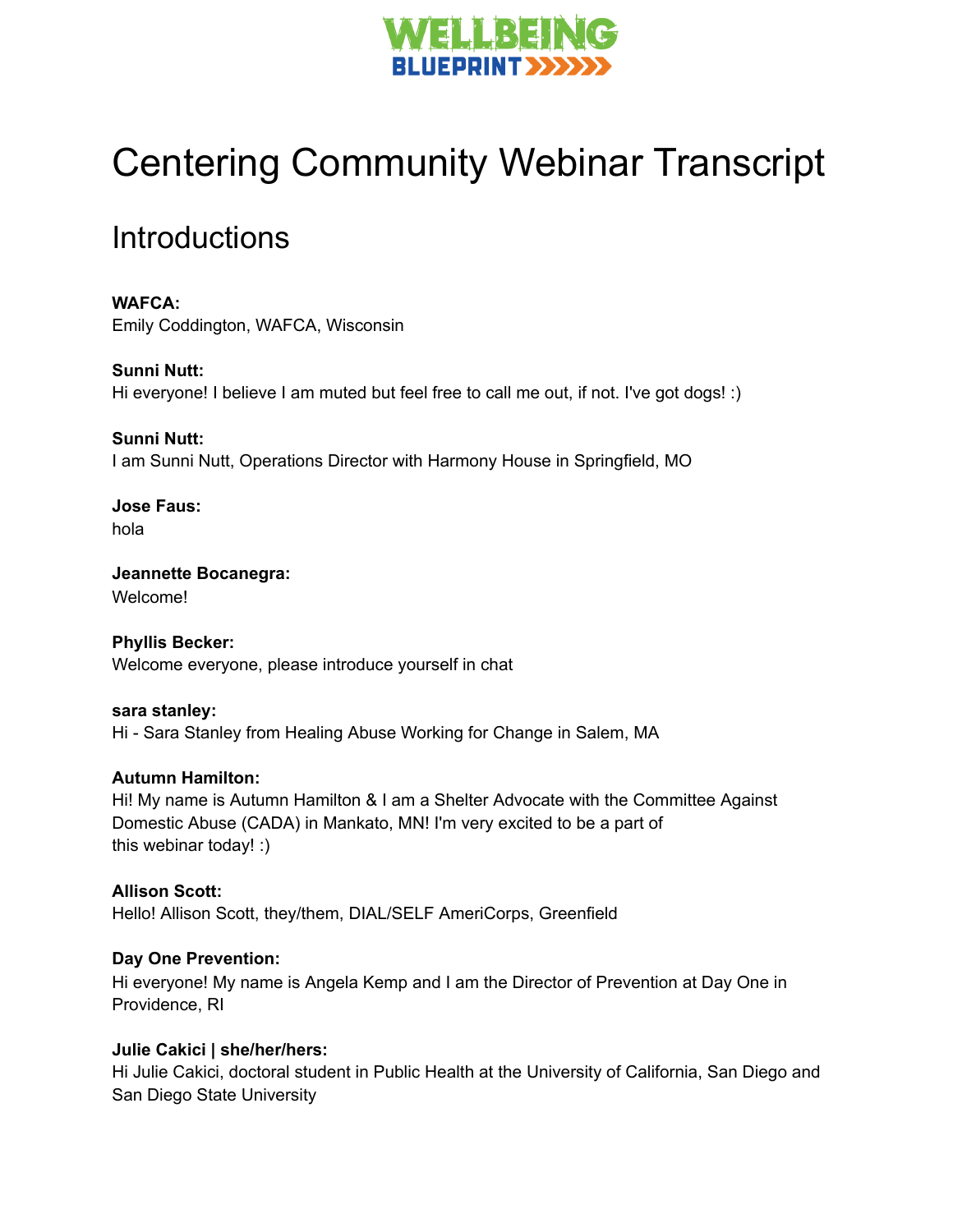

#### **Harmony House:**

Hi! Sarah Spillman (she/her), Shelter Education and Services Coordinator at Harmony House in Springfield, MO

#### **Alexander Schneider (He/Him/His):**

Alexander Schneider with the Columbia Justice Lab and Youth Correctional Leaders for Justice in New York City

#### **Lisa Specter-Dunaway:**

Greetings from Families Forward, VA, the PCA state chapter. Lisa Specter-Dunaway (she/her)

#### **Karie Lowe:**

Hello Everyone, I am Karie Lowe Director of Independent Living and Outreach Services with Lad Lake in Milwaukee Wisconsin

#### **Jeannette Bocanegra:**

Hi Alex!

#### **Kristen:**

Kristen Snell (she/her), Case Management Coordinator with Harmony House in Springfield, MO.

#### **Maria (Ree) Lamb:**

Hi everyone! I'm Maria Lamb (she/her), Senior Data Analyst for the Domestic & Sexual Violence Coordination Office in Multnomah County, Oregon

#### **Kitra Mwania (she/her):**

Kitra Mwania-Missouri Alliance for Children and Families based in Springfield, Missouri

#### **Laura Van Zandt (she/her), REACH:**

Laura Van Zandt (she/her) from REACH Beyond Domestic Violence in Waltham MA

#### **Sara Webber:**

Sara Webber (she/her), Americorps Member at Opportunity Academy, an alternative program in Holyoke Public Schools in Holyoke, MA.

#### **Julia:**

I'm Julia (she/her) I'm an advocate for the Committee Against Domestic Abuse in Mankato MN

#### **Chijindu Obiofuma:**

Hi all! Jindu Obiofuma (she/her) from the Columbia Justice Lab's Youth Justice Initiatives team. Glad to be here and grateful for this topic!

#### **Courts Matter Illinois:**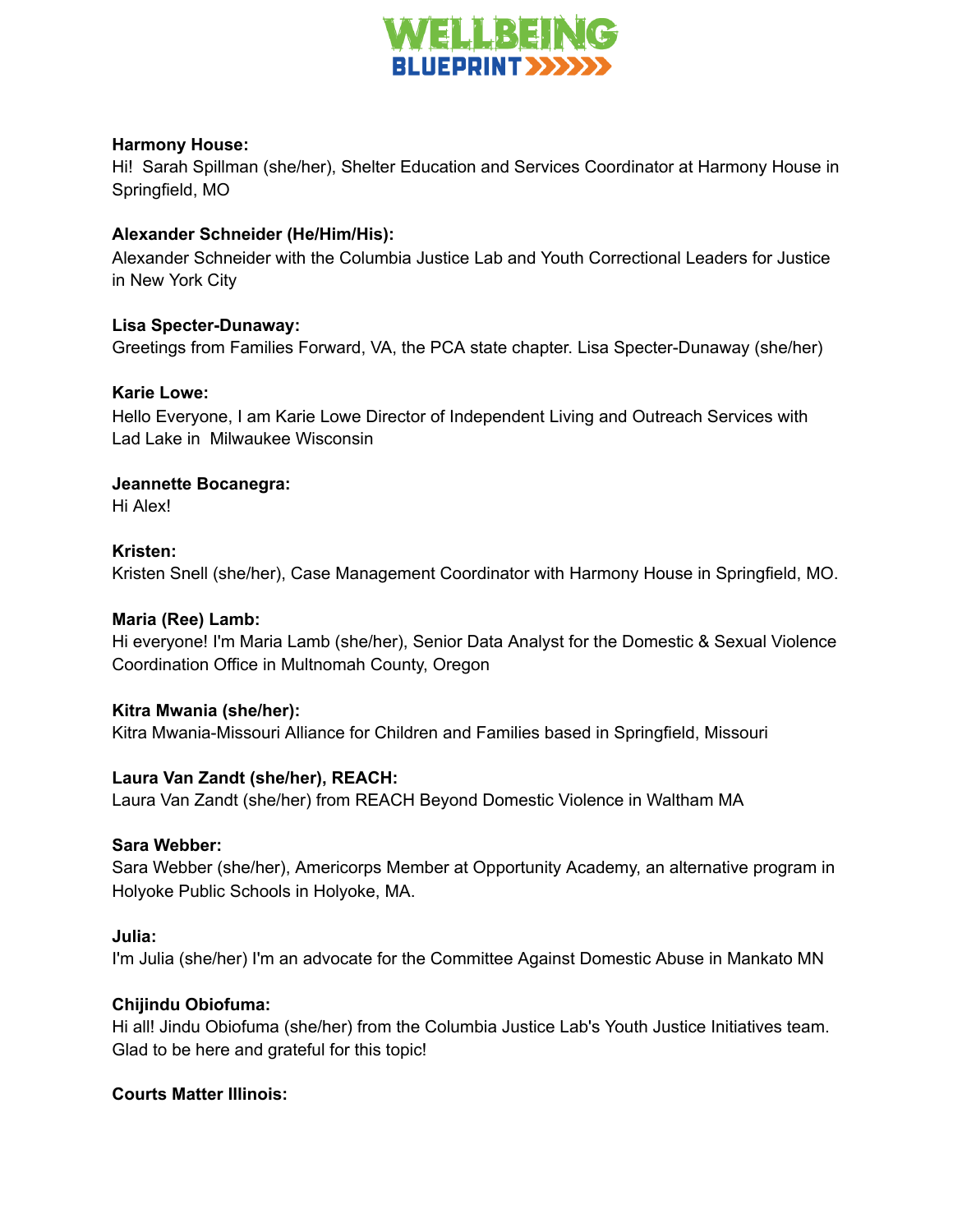

Carole & Marty Levine with Levine Partners Consulting in Chicago, IL

#### **Annika Brindel:**

Annika Brindel (she/her) from National Housing Trust based in DC and Minnesota. Working on energy efficiency and affordability for under-resourced households.

#### **Full Frame Initiative:**

Matthew Leger-Small (he/him) with the Full Frame Initiative calling in from Agawam territory (Holyoke, MA). Good to be with you all today!

#### **Allison Wilson (she/her):**

Hi! My name is Allison, I am a Program Supervisor in Portland, OR with the Domestic Violence Crisis Response Unit, supervising DV advocates who respond to support DV survivors in community during/after LEA involvement

#### **alyssa (she/her):**

Hi, everyone! I'm Alyssa Wiedenheft formerly employed by State of WA.

#### **Sara Webber:**

Hi Matthew! Looks like we're both in the Holyoke area!

#### **Julie Rivnak-McAdam:**

Julie Rivnak-McAdam Parent Leadership and Engagement Specialist for Families Forward VA and National Circle of Parents. Fredericksburg, VA

#### **Pat Schaffner:**

Pat Schaffner with Hennepin Healthcare in Minneapolis, MN

#### **Juanita (she/her):**

Juanita Zerda (she/her) - Collective Change Lab - Massachusetts. The Lab advances the use of transformational change practices for collectively solving social and environmental problems

#### **Suzanne Bowles:**

Hello everyone! I am Suzanne with Cattail Strategy - we are developing and supporting frameworks for collective liberation and systems disruption

#### **Suzanne Bowles:**

I'm in Easthampton, MA

#### **Tamara Bauman:**

Tamara Bauman, Housing Advocate at Solid Ground in Seattle, WA

#### **Madge Haynes (she/her):**

Hello Everyone, I am Madge Haynes (she/her/hers) with FFI. My virtual home office is in AZ.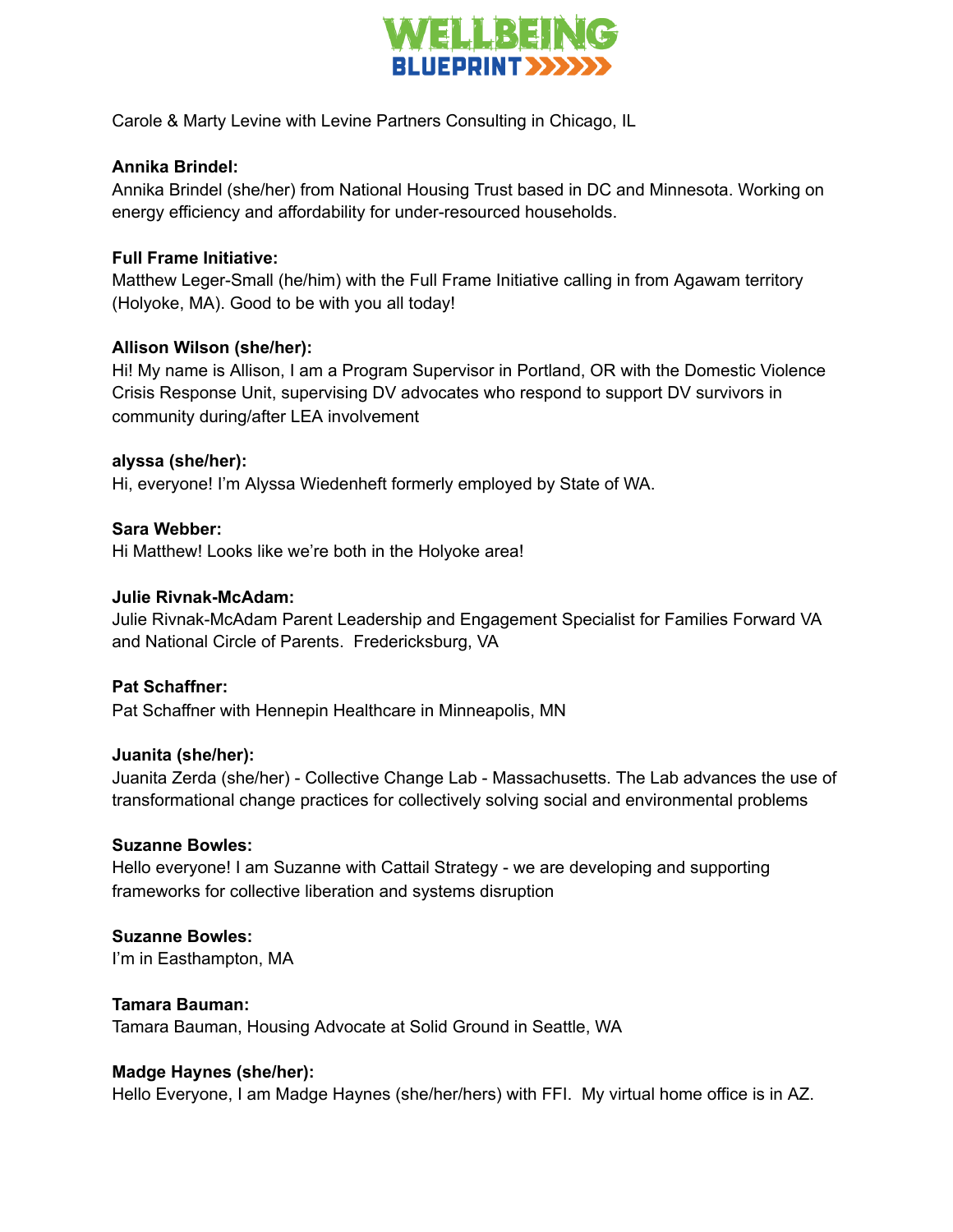

#### **Eric Hekler:**

Hello, everyone! My name is Eric Hekler with UC San Diego's School of Public Health. I'm a professor in San Diego seeking ways to better serve the diverse groups of communities here and beyond.

#### **Full Frame Initiative:**

Good meet you, Sarah! It sure is small world...even when it's online. ;-)

#### **Allison Scott:**

@Sara and Matthew - DIAL/SELF connection! Sara is an AmeriCorps member and Matthew is a Board member

**Allison Scott:** (and I'm the program coordinator)

**Sara Webber:** Very small world!

#### **Toni (she/her):**

hello! Toni Brennan here from Dial/Self AmeriCorps, I'm also a member alongside sara-- as well as serving youth in Holyoke, ma at opportunity academy

#### **Suzanne Bowles:**

Wow. It looks like we have a lot of people from Western MAss - I used to work with DIAL/SELF through the Gill Montague Community School Partnership :)

#### **Suzanne Bowles:**

I was dev coordinator there around 2012 or so. :)

**gladys carrion:** Hello, from NYC.

**Chijindu Obiofuma:** period!

**Chijindu Obiofuma:** thank you for that Ms. Jeannette!

**Jeannette Bocanegra:** Thank You!

**Suzanne Bowles:**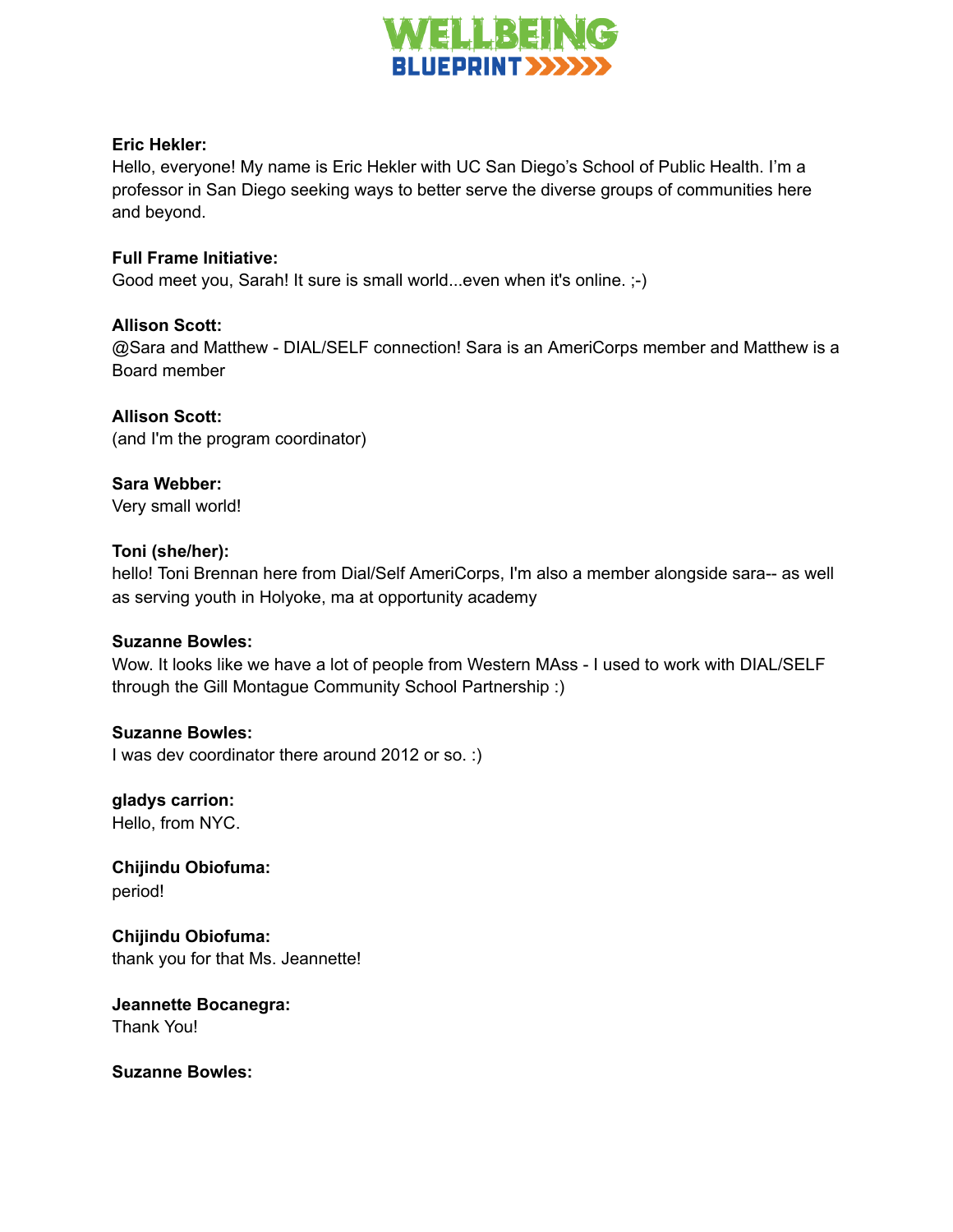

I love that notion - bringing back the importance of the process of creation as one of the greatest values at the level of community

#### **Jeannette Bocanegra:**

You are my hero Gladys.

**Suzanne Bowles:** Something that is often robbed by philanthropies and development processes

**Phyllis Becker:** you guys are rocking it! such great insights

# Group discussion question #1

### **Phyllis Becker: What are the key elements of centering community to you, what would you add to the panelist comments?**

#### **Autumn Hamilton:**

I really resonate with Josefa's comment about meeting individuals where they're at! In my advocacy work, I've learned it's important to not assume what an individual's goals are & provide resources based on the individual's actual goals, rather than what I personally feel/assume would be best.

#### **alyssa (she/her):**

yes!! process cannot be removed from the conversation. processes are often rooted in systems that perceive "need" outside of considering the context or community's definition or desires.

#### **Juanita (she/her):**

Centering community is not about asking the community to provide input but to authentically DRIVE the change process.

#### **Amanda Timm:**

RE: Jose's comment - This community accountability strategy - "staffing" that function with individuals who are tracking the progress and holding the public accountability function intact that you are describing is SO CRITICAL and very much a missing piece in communities and cities across the country. Thank you for flagging this strategy. Transparency as Jeannette says.

#### **Alexander Schneider (He/Him/His):**

The speakers have already said in some ways, one thing I always think about with centering community: communities that have been neglected need to be at decision-making tables from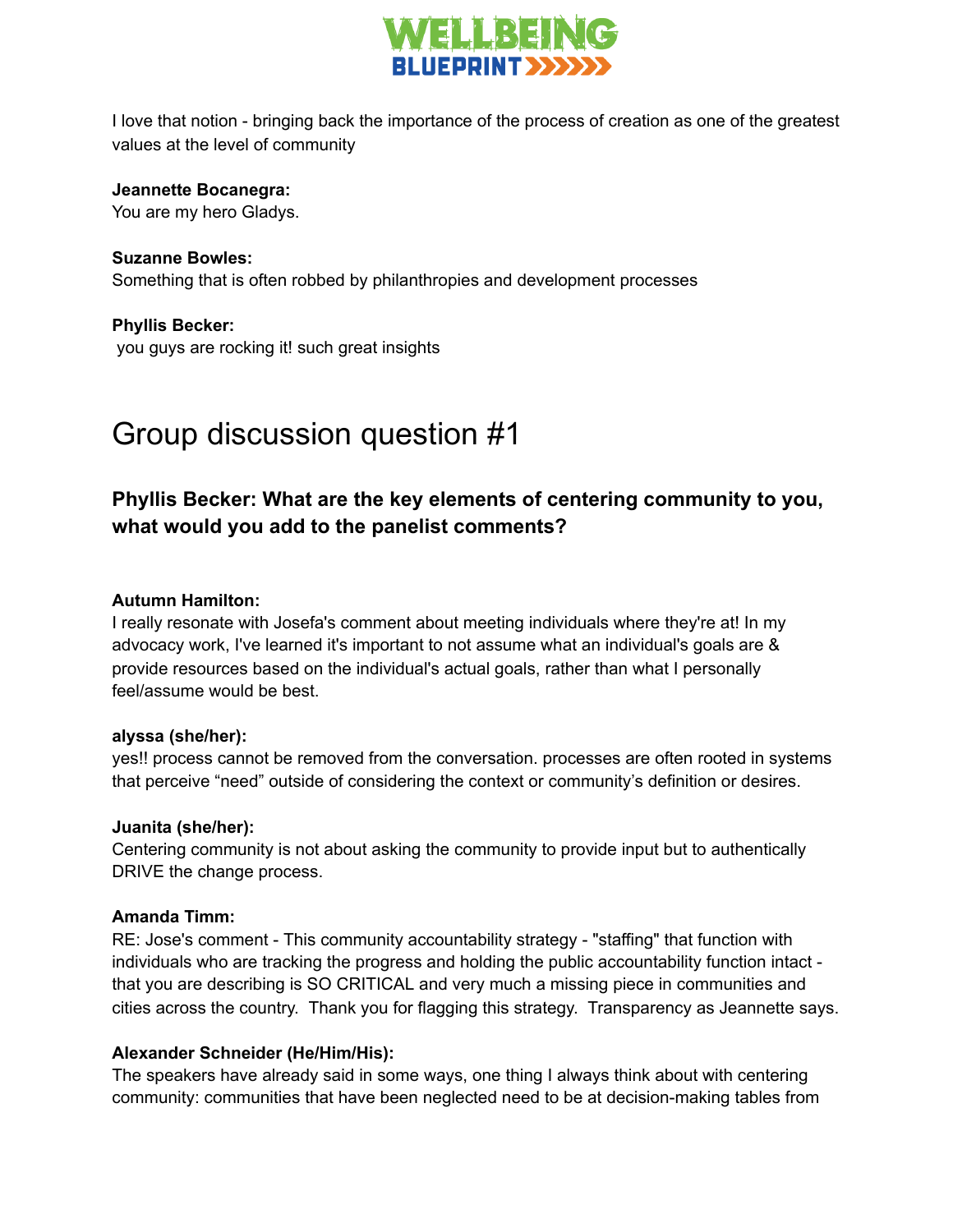

the beginning (not just invited in later to "tell their story", and need to be resourced well so that they can come to those tables with the same information and context that system leaders have)

#### **Chijindu Obiofuma:**

absolutely Juanita! I always worry about centering community becoming something people can say that ultimately means folx can engage impacted communities how and when they want without true partnership and accountable relationships based on community-established goals

#### **Alexander Schneider (He/Him/His):**

Can you talk more about what you mean by "dignity in risk"?

**sara stanley:** love these positive examples!

#### **Phyllis Becker:**

Josefa someone wants to hear more about dignity in risk

#### **Josefa Scherer:**

the premise that human adults are generally permitted to make decisions for a variety of reasons, and that being an older adult does not mean you should be denied decision-making ability, even if that decision is to smoke or refuse outside caregivers in your home, or choose what to eat, choose to continue to stack your own firewood or live in your own home. Our role is to make sure that whenever possible, the \*choice\* exists, and to respect the choice the person we are working with has made. Children get choices made for them, adults do not, no matter their age.

#### **Pat Schaffner:**

totally agree with Alexander's comment - community at table and resourced to be there on equal footing through all phases of process.

**Chijindu Obiofuma:**  $<$ 3 $<$ 3 $<$ 3

**Laura Van Zandt (she/her), REACH:** What a treat!

**Phyllis Becker:** I will bring this question up in the Q & A

**Josefa Scherer:** re: dignity of risk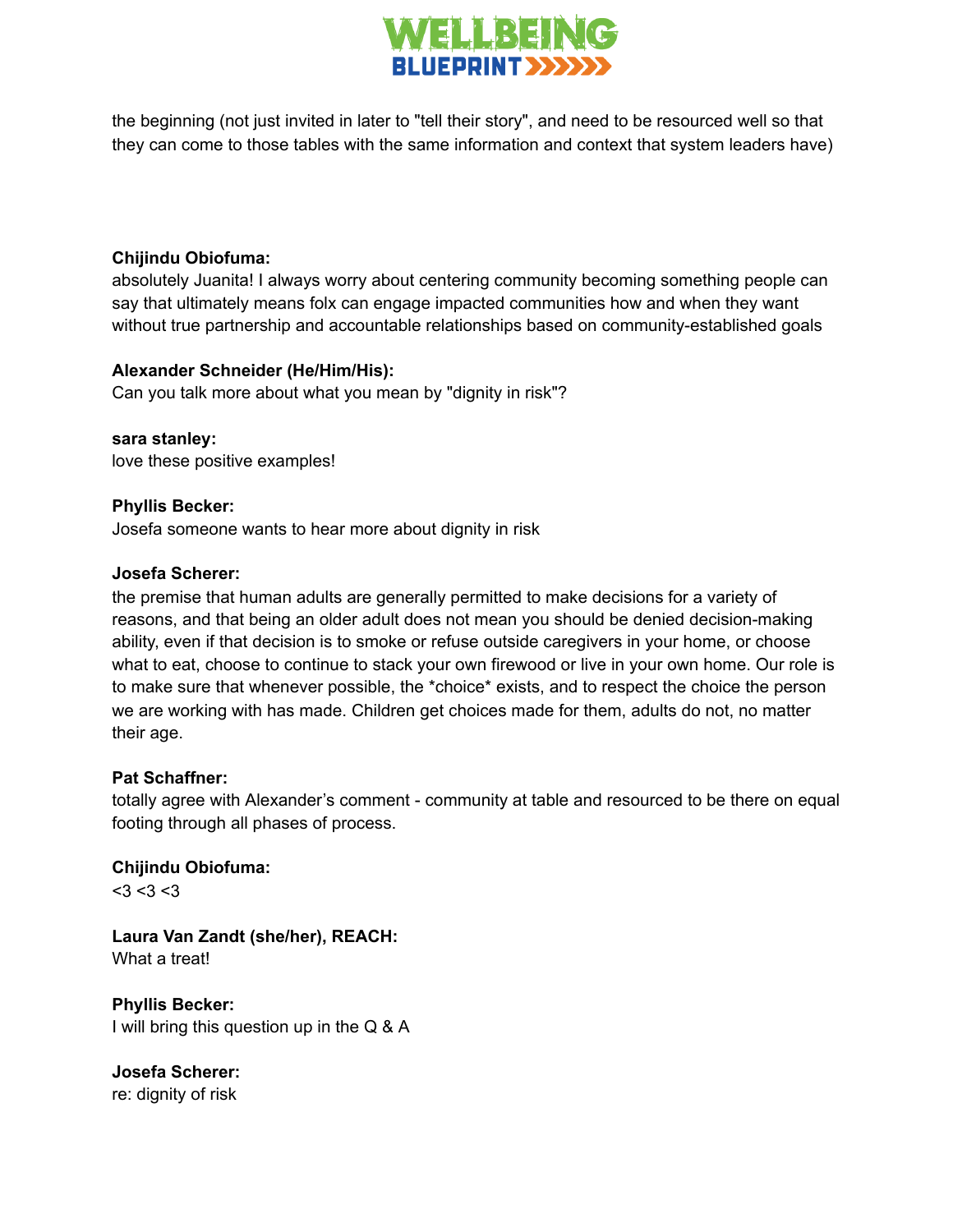

the premise that human adults are generally permitted to make decisions for a variety of reasons, and that being an older adult does not mean you should be denied decision-making ability, even if that decision is to smoke or refuse outside caregivers in your home, or choose what to eat, choose to continue to stack your own firewood or live in your own home. Our role is to make sure that whenever possible, the \*choice\* exists, and to respect the choice the person we are working with has made. Children get choices made for them, adults do not, no matter their age.

**Josefa Scherer:**

happy to talk more about it in the Q& A

**Alexander Schneider (He/Him/His):**

Thank you!

**Josefa Scherer:** my pleasure! **Chijindu Obiofuma:** right!

**Chijindu Obiofuma:** !! recommendations have to come from co-struggling and vested relationships

**Madge Haynes (she/her):** Yes, thank you, Jose!

# Group discussion question #2

### **Phyllis Becker: What do you think we should stop doing as it relates to centering community?**

**Emma Kirwin:** Phyllis, in my small community we have two churches

**Chijindu Obiofuma:** absolutely

#### **Emma Kirwin:**

One does a lot of 'good' things for the community, but without realizing they make the decisions of what the community needs are from their own perspective. Do

**Julie Cakici | she/her/hers:**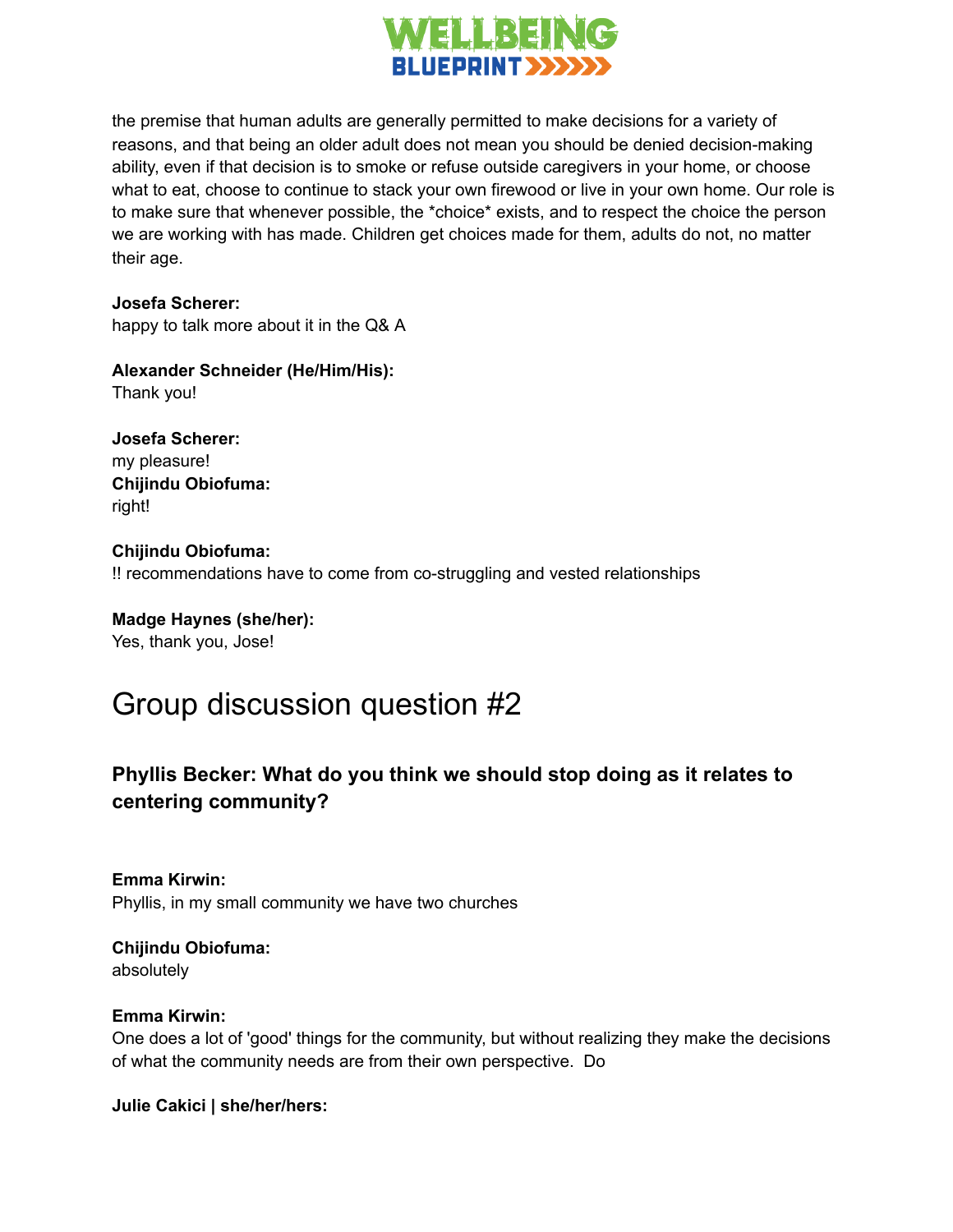

Great point!

#### **Emma Kirwin:**

Good grief, sorry about the fragmented message! Do-gooders. Sometimes doing much more harm than good, and causing resentment. How can we pull them into the idea of empowerment for the community members?

#### **Phyllis Becker:**

I will share your question in the Q & A

#### **Kitra Mwania (she/her):**

Nothing about the community without the community

#### **Laura Van Zandt (she/her), REACH:**

They/we do not always see where power imbalance comes into play... To Josefa's 'dignity of risk' and how those with power granted to them make rules and policies that deprive adults of that dignity. Just as domestic violence orgs have had to face into our overreliance on the idea of safety as the answer when that comes at the cost of reduced connection, access, stability or mastery (full frame of wellbeing). This created an over emphasis on law enforcement response versus community capacity building and healthy relationship promotion (defined with the community).

#### **Chijindu Obiofuma:**

amazing, thank you so much for that Josefa!

#### **Josefa Scherer:**

my total pleasure!

#### **Juanita (she/her):**

Josefa: I appreciate your constant questioning of the white doming values that knowing or not we continue abide to … like "let's get there fast!" "let's put more value on knowledge than lived experience"

#### **Josefa Scherer:**

yes!

#### **Toni (she/her):**

<sup>^^^</sup> agreed with this, always benefits to search and consider the source of actions and what is considered community and who can determine it a community to begin with

#### **FFI Tech Support:**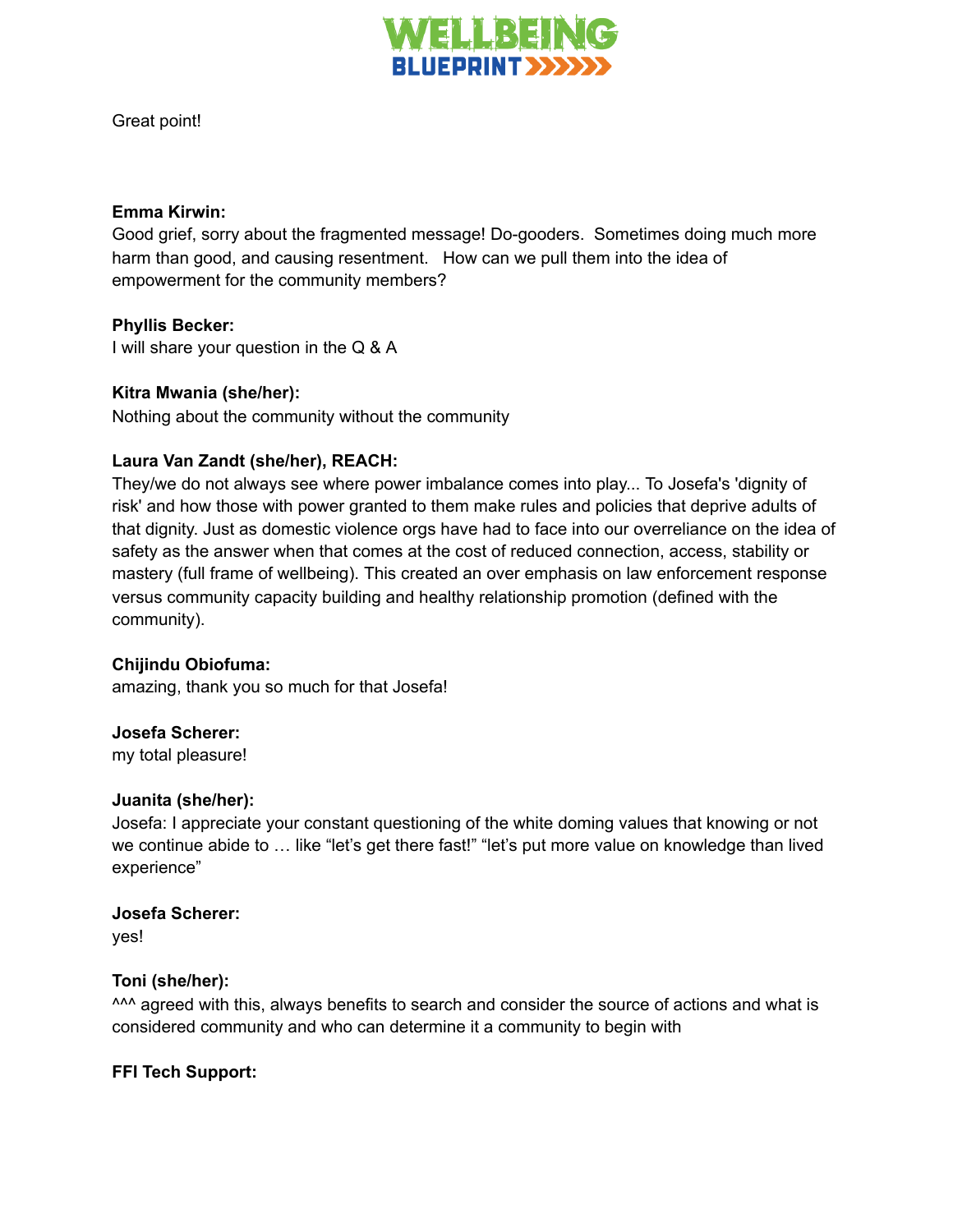

Thank you for coming today. If you have to hop of early, please take a moment to complete a feedback survey for today's event: https://forms.gle/Pwz5AbtA1nEH8vWN9. Thank you!

**Toni (she/her):** thank you all so much

**Allison Scott:** this was very grounding..thank you all for sharing!!

**Kitra Mwania (she/her):** it says the link is invalid

**Laura Van Zandt (she/her), REACH:** Thank you all - very rich discussion.

**Sara Webber:** Thank you all <3

**Allison Wilson (she/her):** This was great! Thank you all so much!

**Day One Prevention:** Also having trouble with the link

**FFI Tech Support:** Feedback survey for today's event: https://forms.gle/Pwz5AbtA1nEH8vWN9

**Emma Kirwin:** Thank you to all four of you. Appreciate your time and talent!

**Michelle Billings, PSS LifePath:** Thank you to all

**Maria (Ree) Lamb:** Great conversation, wonderful panelists. And what a treat to see those sweet grandkiddos getting loved on!

**Autumn Hamilton:** Thank you all for the incredible discussion!

**Alexander Schneider (He/Him/His):** Thank you to all the panelists, to Tanya and Phyllis, and FFI for hosting!